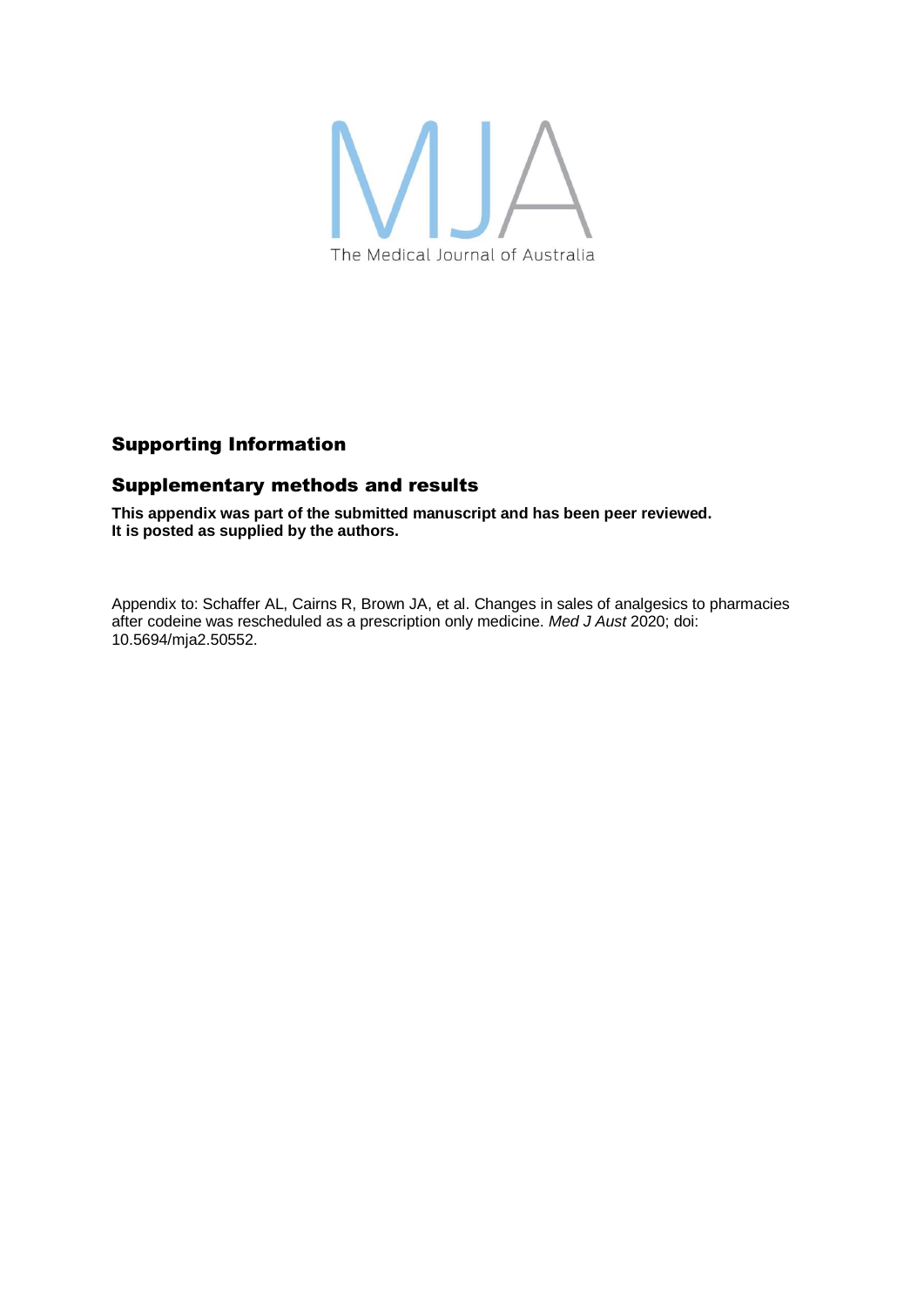### **1. Supplementary methods: statistical analysis**

We performed an interrupted time series analysis to quantify changes in monthly sales after the rescheduling of over-the-counter (OTC) codeine to a prescription-only medicine in February 2018. Interrupted time series analysis is one of the strongest observational study designs for evaluating the impact of population-level interventions.<sup>1</sup>

While our data are counts (i.e. number of tablets or packs sold), when the expected counts  $(\lambda)$  are large and the distribution is not bounded by zero, a Poisson distribution can be approximated by a Normal distribution. Thus, we modelled the intervention using a segmented linear regression, which assumes a continuous outcome.

The base segmented regression model can be expressed as:

 $Y_t = \beta_0 + \beta_1 \times$  months since start of study +  $\beta_2 \times$  intervention +  $\beta_3$  $\times$  months since intervention +  $\epsilon_t$ 

In this equation:

- $Y_t$  is the outcome (i.e. sales per 10,000 population);
- $\beta_0$  is the intercept, or  $Y_t$  at time zero;
- $\cdot$   $\beta_1$  is the baseline (pre-rescheduling announcement) slope, or change in sales per month;
- months since start of study is an integer representing the number of months from the start of the study;
- $\bullet$   $\beta$  represents the step change or level shift post-rescheduling, which is an immediate change that is sustained for the duration of the study period;
- $\bullet$  *intervention* is a dichotomous variable, taking the value of "0" prior to the date of the intervention and "1" otherwise;
- $\beta_3$  is the change in slope post-rescheduling;
- months since intervention is an integer taking the value of "0" prior to the intervention, and increasing by 1 on and after the date of the intervention; and
- $\epsilon_t$  is the error.

One of the assumptions of linear regression is that the errors (residuals) are independent, that is, not serially correlated. However, time series often exhibit autocorrelation and seasonality, potentially violating this assumption; therefore, these must be accounted for in time series models to get accurate estimates of the standard errors.

### *Seasonality*

First, based on previous experience we know that medicine dispensing is often seasonal: $^{2,3}$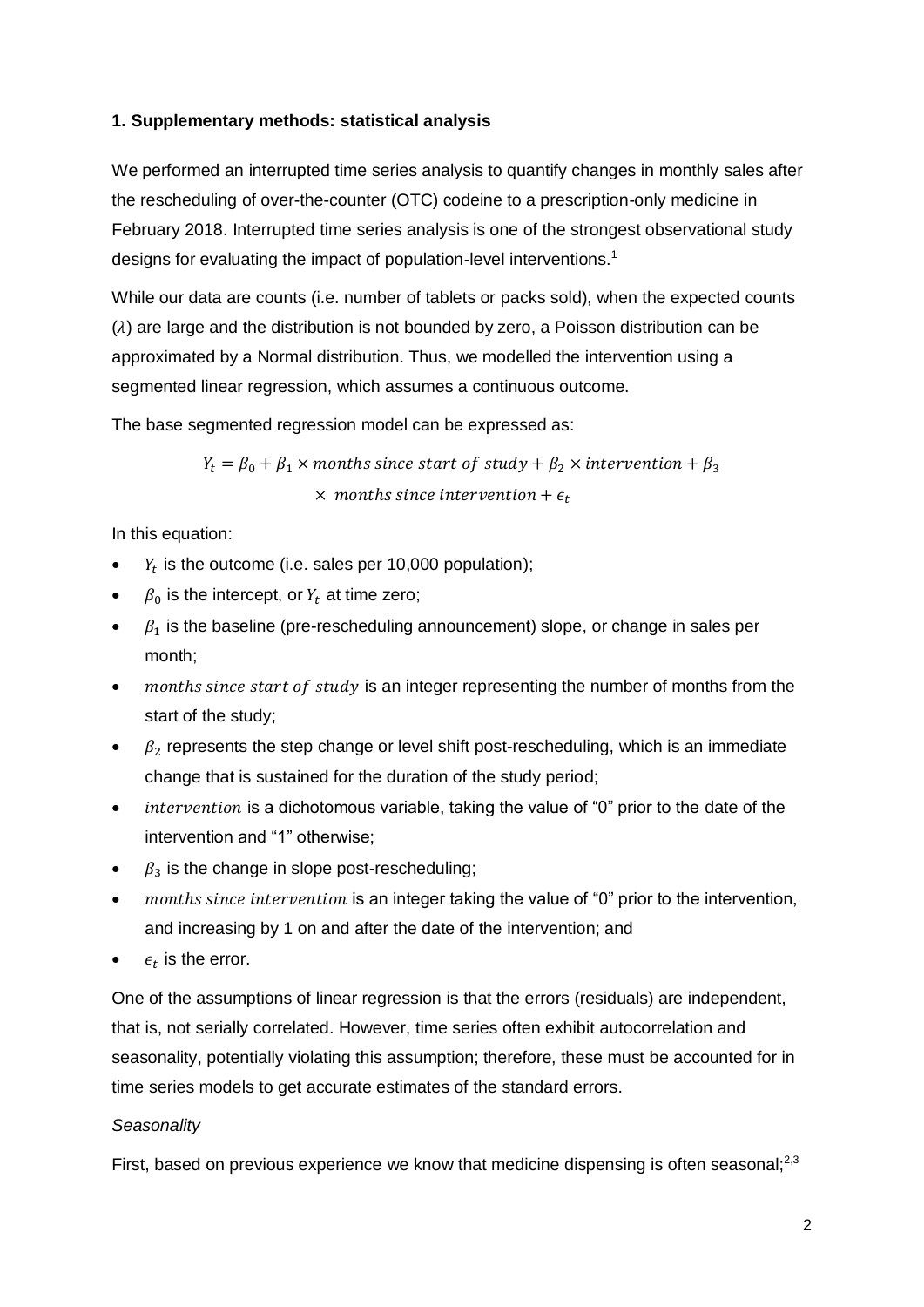thus, we expected pharmaceutical sales data to also exhibit seasonality. Additionally, sales of cold/flu products and cough suppressants showed a sinusoidal pattern that mimics trends in respiratory infections and influenza,<sup>4</sup> with sales being higher in the winter months, and lower in the summer months.

We used two different approaches for adjusting for seasonality. For analgesic sales, we included dummy variables representing the months; that is, a variable for each month taking a value of "1" in that month and "0" otherwise. For some outcomes (e.g. number of codeine sales), there was little seasonality and thus these terms were dropped from the model. For sales of cold/flu and cough products, we included Fourier terms,<sup>4</sup> of the form:  $\sin\left(\frac{2\pi \times time}{12}\right)$ and  $\cos\left(\frac{2\pi \times time}{12}\right)$ , as the data were monthly. If necessary, we also created an intervention between the intervention variable and the Fourier terms to allow the sinusoidal pattern to vary before and after the intervention.

#### *Autocorrelation*

For each outcome, we constructed a segmented regression model as described above, including the appropriate seasonal terms depending on the outcome. After fitting the initial model, we used a combination of the Durbin-Watson test, the Ljung-Box test for white noise, and the autocorrelation function (ACF)/partial autocorrelation function (PACF) plots to test for the presence of residual autocorrelation in our models. For both the Durbin-Watson test and the Ljung-Box test the null hypothesis of these tests is that there is no autocorrelation of the residuals, and thus *P* < 0.05 indicates the presence of autocorrelation. The ACF plot estimates the correlation of values of a time series and its lagged values, with a significant value (*P* < 0.05) indicating autocorrelation at that lag. Similarly, the PACF plots the correlation between values of a time series and its lagged values that is not explained by correlation at lower order lags.

If autocorrelation was present as indicated by one of these tests, we included autoregressive terms in our model to control for autocorrelation. An autoregressive (AR) model regresses the outcome  $(Y_t)$  on its own past values. The number of lags required is the autoregressive "order". For example, an AR(2) model is an autoregressive model of order 2, and includes two lags of  $Y_t$ . We used the *arima* function in R to estimate our models; as we were interested in fitting autoregressive (AR) models, we specified the model order as (*p*,0,0) with *p* representing the AR order of the model. The ACF/PACF plots can also suggest how many autoregressive terms are needed, based on how many lags have significant autocorrelation. We chose the most appropriate model based on the lowest Akaike Information Criterion (AIC), with a preference for a more parsimonious model (i.e., a smaller number of autoregressive terms). The final model orders for each outcome are in the table below.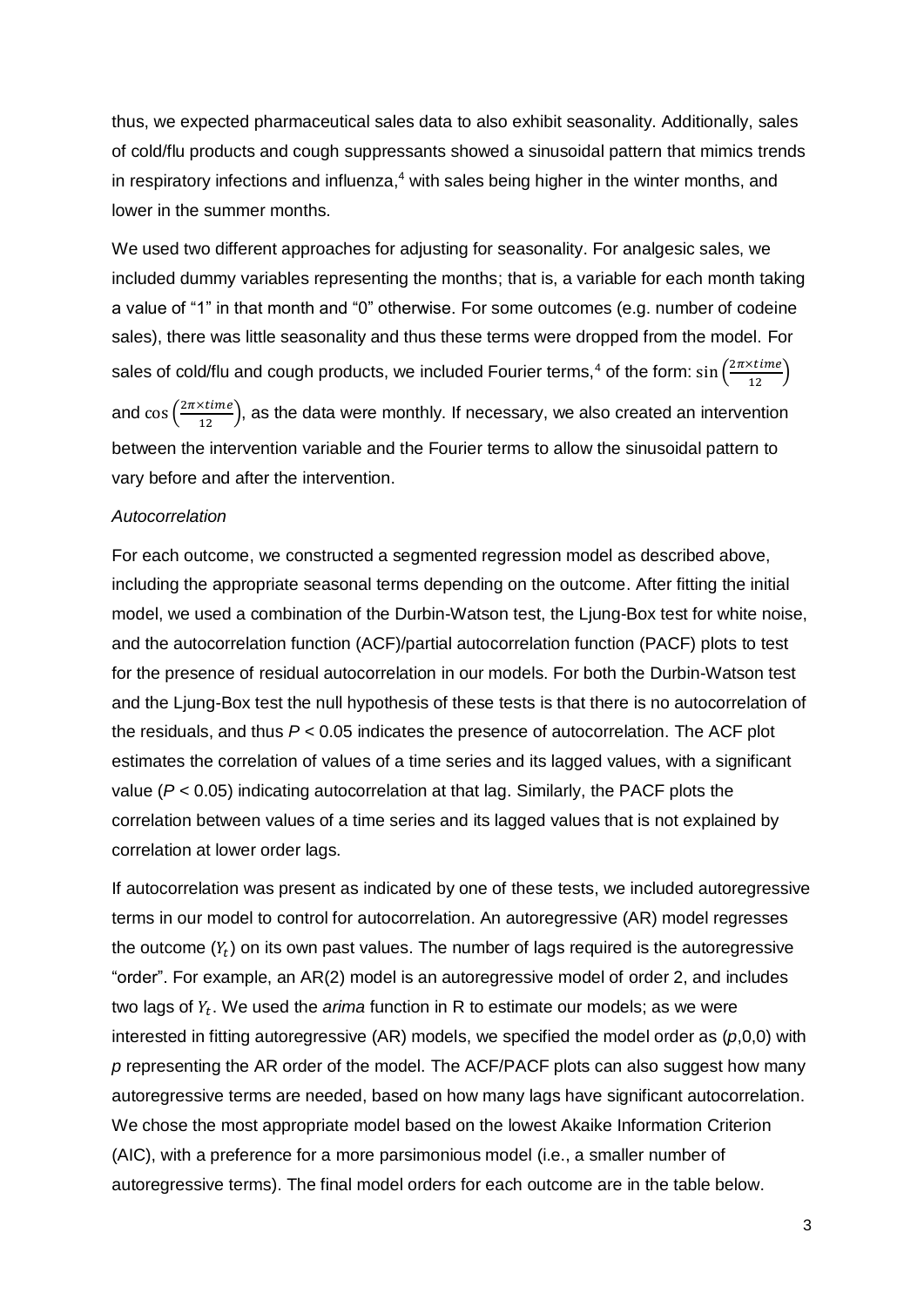### *Final model*

As previous research observed that sales changed in the year between the rescheduling announcement in December 2016 and the date that the rescheduling was implemented in February 2018,<sup>5</sup> we excluded this time period from the model (January 2017 to January 2018) from the modelling.<sup>6</sup> Essentially, we modelled the difference in observed sales postrescheduling to the expected number of sales had the trend prior to the announcement continued, and estimated the pre-announcement (baseline) monthly slope, the level shift or step change in number of sales post-rescheduling, and the change in slope postrescheduling. A level shift represents an immediate change sustained for the duration of the study period.

Lastly, we also checked each model to ensure that it met the other assumptions of linear regression; that is, that the residuals were normally distributed, without heteroscedasticity (non-constant variance). We did so by visualising the plot of the residuals against time, the residuals against fitted values, and the normal quantile plot of residuals. Analyses were performed using the *arima* function in R version 3.3.1.

|                                        |                   | Autoregressive |
|----------------------------------------|-------------------|----------------|
| Category                               | Outcome $(Y_t)^*$ | order          |
| <b>Overall OTC analgesics</b>          | Tablets/capsules  | AR(3)          |
|                                        | Packs             | AR(3)          |
| <b>Codeine-containing analgesics</b>   | Tablets/capsules  | AR(3)          |
|                                        | Packs             | AR(3)          |
|                                        | Kilograms         | AR(1)          |
| <b>OTC</b> analgesics                  |                   |                |
| Paracetamol                            | Tablets/capsules  | AR(3)          |
| Ibuprofen                              | Tablets/capsules  | AR(3)          |
| Paracetamol/ibuprofen                  | Tablets/capsules  | AR(4)          |
| Other paracetamol combinations         | Tablets/capsules  | AR(0)          |
| Aspirin                                | Tablets/capsules  | AR(4)          |
| Diclofenac                             | Tablets/capsules  | AR(2)          |
| <b>Prescription analgesics</b>         |                   |                |
| Tramadol                               | Tablets/capsules  | AR(2)          |
| Strong opioids                         | Tablets/capsules  | AR(2)          |
| <b>NSAIDs</b>                          | Tablets/capsules  | AR(4)          |
| Antimigraine treatment                 | Tablets/capsules  | AR(1)          |
| Gabapentinoids                         | Tablets/capsules  | AR(2)          |
| <b>OTC cold/flu products</b>           |                   |                |
| All non-codeine-containing             | Packs             | AR(3)          |
| Dextromethorphan-containing            | Packs             | AR(3)          |
| Non-codeine- and non-dextromethorphan- | Packs             | AR(4)          |
| containing                             |                   |                |
| <b>OTC cough suppressants</b>          |                   |                |
| Dextromethorphan-containing            | Packs             | AR(1)          |
| Pholcodine-containing                  | Packs             | AR(2)          |
| Dihydrocodeine                         | Packs             | AR(2)          |
| <b>Prescription codeine linctus</b>    | Packs             | AR(0)          |

#### **Autoregressive orders for estimated models**

\*Sales per 10,000 population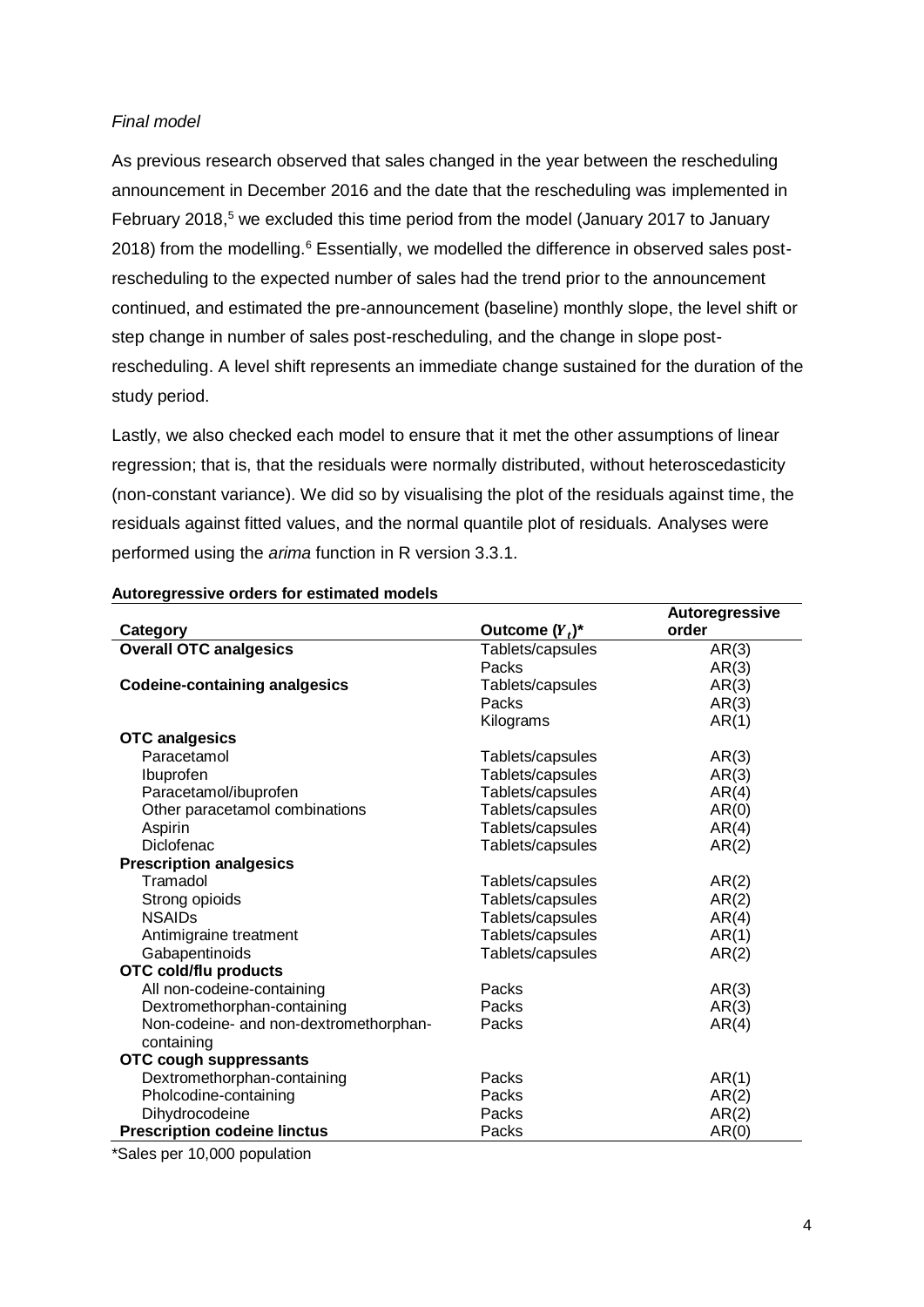### **References**

- 1. Soumerai SB. How do you know which health care effectiveness research you can trust? a guide to study design for the perplexed. *Prev Chronic Dis* 2015; 12:E101.
- 2. Mellish L, Karanges EA, Litchfield MJ, et al. The Australian Pharmaceutical Benefits Scheme data collection: a practical guide for researchers. *BMC Res Notes* 2015; 8: 634.
- 3. Schaffer AL, Buckley NA, Dobbins TA, et al. The crux of the matter: did the ABC's Catalyst program change statin use in Australia? *Med J Aust* 2015; 202: 591-594.
- 4. Schaffer A, Muscatello D, Cretikos M, et al. The impact of influenza A(H1N1)pdm09 compared with seasonal influenza on intensive care admissions in New South Wales, Australia, 2007 to 2010: a time series analysis. *BMC Public Health* 2012; 12: 869.
- 5. Cairns R, Schaffer AL, Brown JA, et al. Codeine use and harms in Australia: evaluating the effects of re-scheduling. *Addiction* 2020; 115: 451-459.
- 6. Bernal JL, Soumerai S, Gasparrini A. A methodological framework for model selection in interrupted time series studies. *J Clin Epidemiol* 2018;103: 82-91.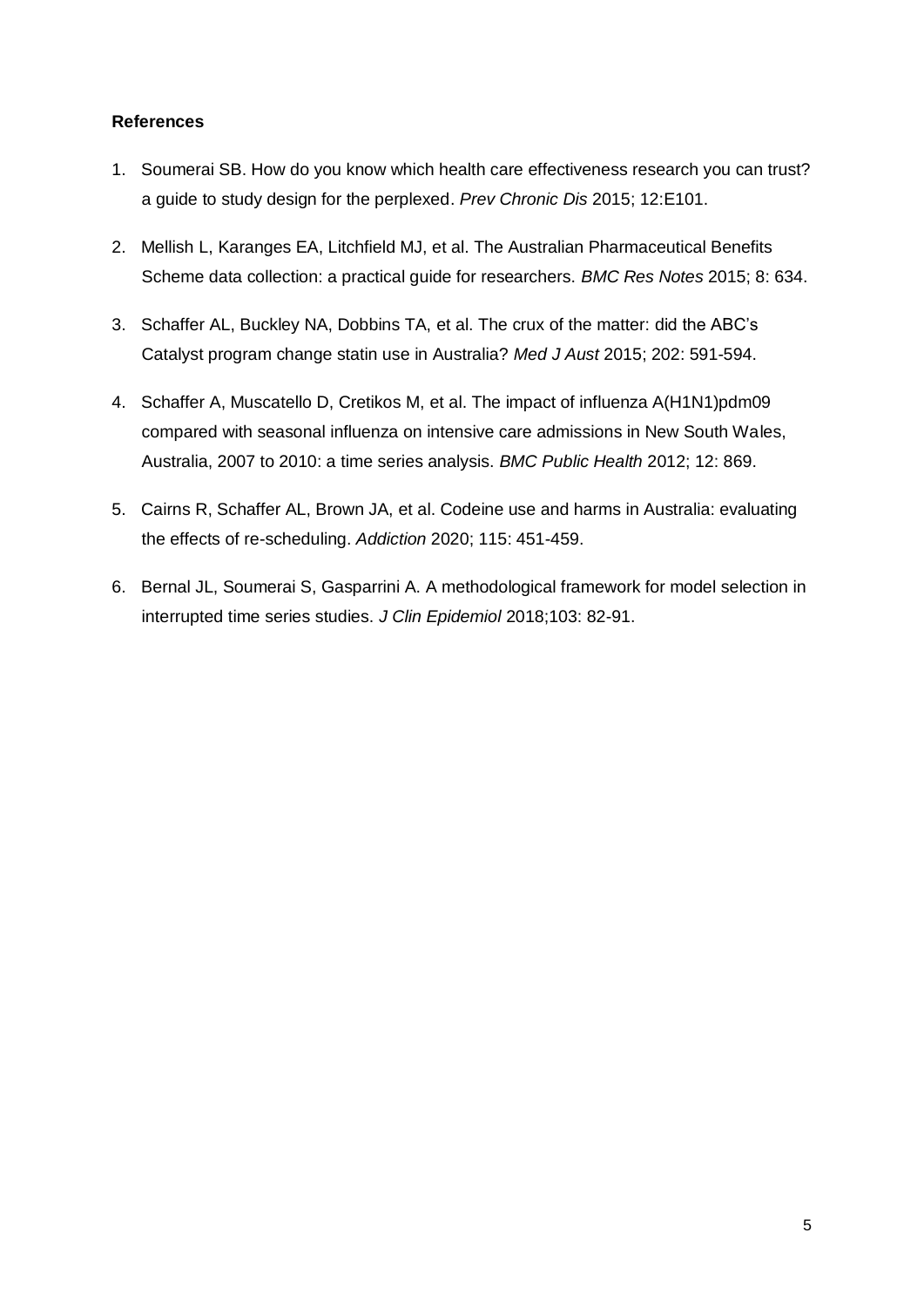# **2. Supplementary tables and figures**

|  |  | <b>Table 1.</b> Codeine containing products sold during the study period (March 2015 to March 2019) |
|--|--|-----------------------------------------------------------------------------------------------------|
|  |  |                                                                                                     |

|                                 |                                                                          | <b>Codeine tablet strength</b>          |                                        |  |
|---------------------------------|--------------------------------------------------------------------------|-----------------------------------------|----------------------------------------|--|
|                                 | <b>Product</b>                                                           | (as phosphate salt)                     | <b>Schedule prior to February 2018</b> |  |
| <b>Rescheduled</b>              | <b>Analgesics</b>                                                        |                                         |                                        |  |
| to Schedule 4                   | Codeine/aspirin                                                          | $≤15 mg$                                | Schedule 3 - Pharmacist only           |  |
| (prescription<br>only) medicine | Codeine/doxylamine/paracetamol                                           | ≤15 mg                                  | Schedule 3 - Pharmacist only           |  |
|                                 | Codeine/ibuprofen                                                        | ≤15 mg                                  | Schedule 3 - Pharmacist only           |  |
|                                 | Codeine/paracetamol                                                      | ≤15 mg                                  | Schedule 3 - Pharmacist only           |  |
|                                 | Cold/flu products                                                        |                                         |                                        |  |
|                                 | Codeine/paracetamol/phenylephrine                                        | ≤10 $mg$                                | Schedule 2 - Pharmacy only             |  |
|                                 | Codeine/paracetamol/chlorphenamine/phenylephrine                         | ≤10 mg                                  | Schedule 3 - Pharmacist only           |  |
|                                 | Codeine/paracetamol/phenylephrine/triprolidine                           | ≤10 $mg$                                | Schedule 3 - Pharmacist only           |  |
|                                 | Codeine/paracetamol/chlorphenamine/dextromethorphan                      | ≤10 mg                                  | Schedule 3 - Pharmacist only           |  |
|                                 | Codeine/paracetamol/chlorphenamine/atropa<br>belladonna/ pseudoephedrine | $≤10$ mg                                | Schedule 3 - Pharmacist only           |  |
|                                 | Codeine/paracetamol/chlorphenamine/pseudoephedrine                       | ≤10 mg                                  | Schedule 3 - Pharmacist only           |  |
|                                 | Codeine/paracetamol/pseudoephedrine                                      | ≤10 mg                                  | Schedule 3 - Pharmacist only           |  |
| <b>Prescription</b>             | <b>Analgesics</b>                                                        |                                         |                                        |  |
| only medicine                   | Codeine                                                                  | 30 mg                                   | Schedule 8 - Controlled drug           |  |
| for duration of                 | Codeine/doxylamine/paracetamol                                           | 30 mg                                   | Schedule 4 - Prescription only         |  |
| study period                    | Codeine/paracetamol                                                      | Schedule 4 - Prescription only<br>30 mg |                                        |  |
|                                 | <b>Cough suppressants</b>                                                |                                         |                                        |  |
|                                 | Codeine linctus                                                          | 5 mg/ml                                 | Schedule 8 - Controlled drug           |  |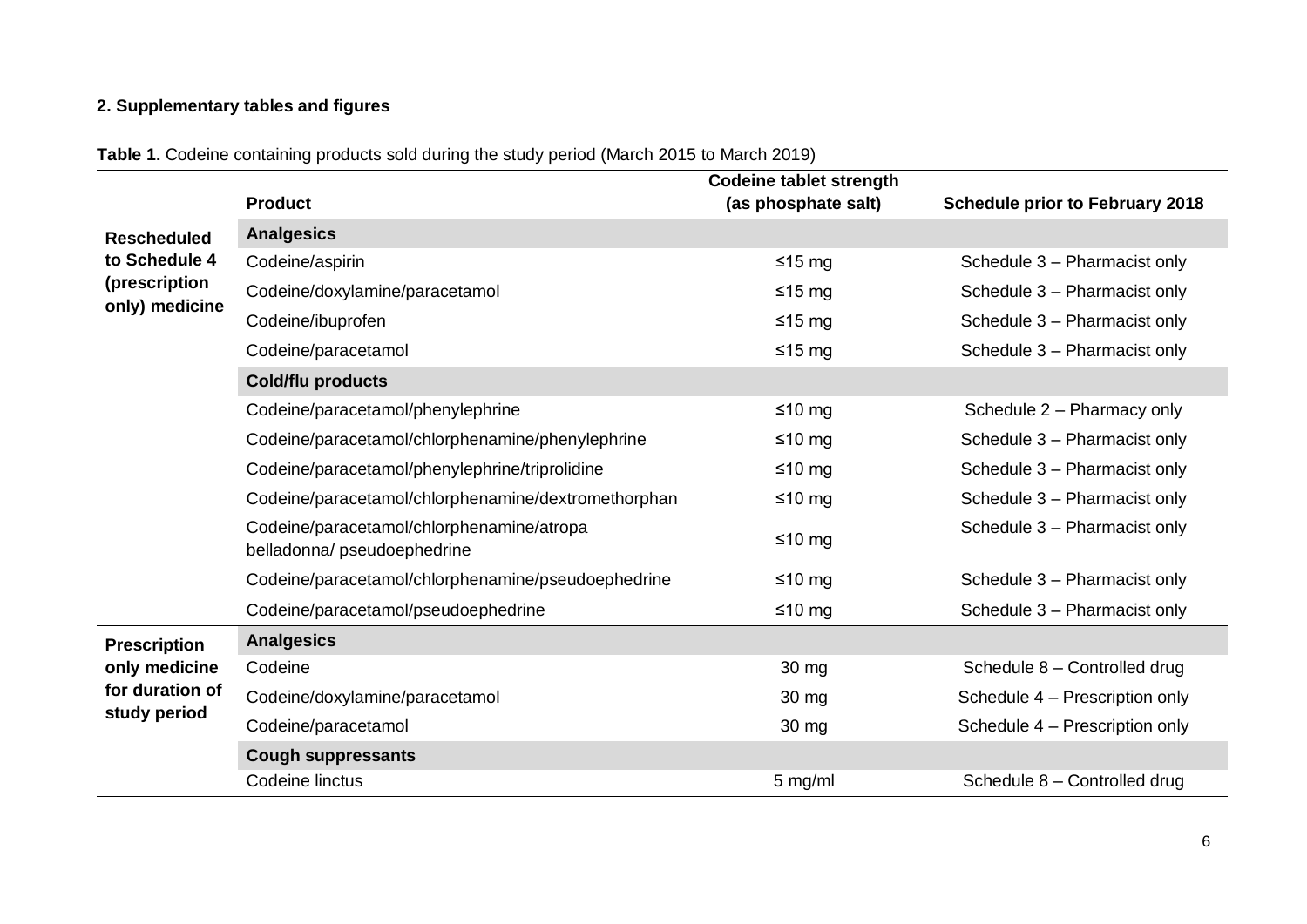| Table 2. Non-codeine over-the-counter and prescription analgesic tablets/capsules sold |  |
|----------------------------------------------------------------------------------------|--|
| during the study period (March 2015 to March 2019)                                     |  |

| <b>Over-the-counter</b>         | <b>Prescription only</b>       |
|---------------------------------|--------------------------------|
| Aspirin*                        | Gabapentinoids                 |
| Diclofenac                      | Pregabalin                     |
| Ibuprofen                       | Gabapentin                     |
| Mefenamic acid                  | Antimigraine medicinest        |
| Naproxen                        | Eletriptan                     |
| Paracetamol (immediate release) | Naratriptan                    |
| Paracetamol (modified release)  | Sumatriptan                    |
| Paracetamol/caffeine            | Zolmitriptan                   |
| Paracetamol/diphenhydramine     | <b>NSAIDs‡</b>                 |
| Paracetamol/ibuprofen           | Celecoxib                      |
| Paracetamol/metoclopramide      | Diclofenac                     |
|                                 | Diclofenac/misoprostol         |
|                                 | Etoricoxib                     |
|                                 | Ibuprofen                      |
|                                 | Indometacin                    |
|                                 | Ketoprofen                     |
|                                 | Ketorolac                      |
|                                 | Mefenamic acid                 |
|                                 | Meloxicam                      |
|                                 | Naproxen                       |
|                                 | Parecoxib                      |
|                                 | Piroxicam                      |
|                                 | Sulindac                       |
|                                 | <b>Opioids</b>                 |
|                                 | Dextropropoxyphene/paracetamol |
|                                 | Hydromorphone                  |
|                                 | Methadone§                     |
|                                 | Morphine                       |
|                                 | Oxycodone/naloxone             |
|                                 | Oxycodone                      |
|                                 | Pethidine                      |
|                                 | Tapentadol                     |
|                                 | Tramadol                       |
|                                 | Tramadol/paracetamol           |

\* Low-dose aspirin for prevention of cardiovascular events not included

† Preventive products (i.e. pizotifen, erenumab, flunarizine) not included

‡ High strength and/or large pack sizes of ibuprofen, diclofenac, naproxen, and mefenamic acid are prescriptiononly

§ Methadone for treatment of opioid dependence not included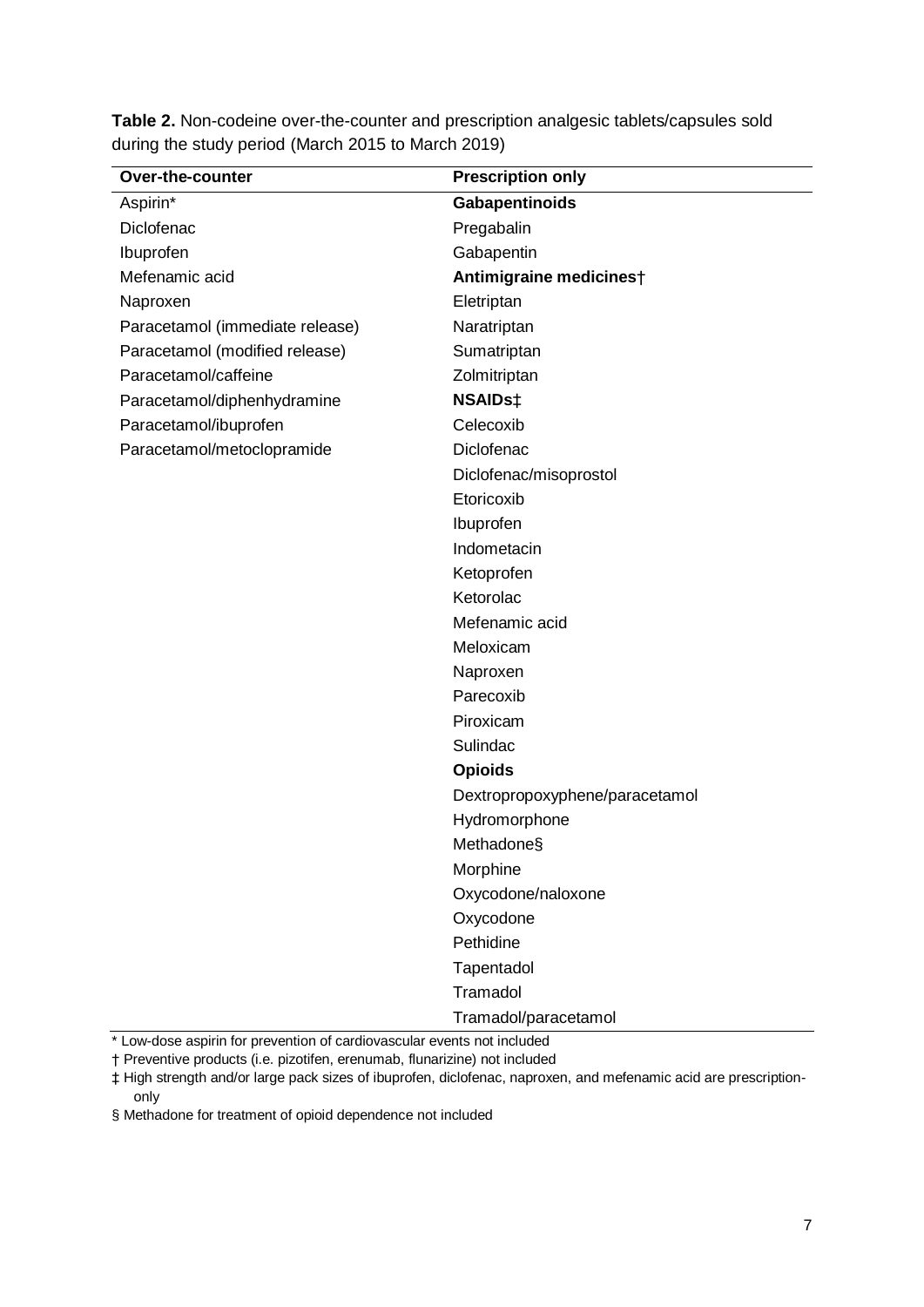**Table 3.** Non-codeine over-the-counter and prescription cold/flu products and cough suppressants sold during the study period (March 2015 to March 2019)

### **Product name**

### **Cold/flu products**

Aspirin/pseudoephedrine

Ibuprofen/phenylephrine

Ibuprofen/pseudoephedrine

Paracetamol/chlorphenamine/dextromethorphan

Paracetamol/chlorphenamine/dextromethorphan/pseudoephedrine

Paracetamol/chlorphenamine/dextromethorphan/phenylephrine

Paracetamol/chlorphenamine/phenylephrine

Paracetamol/chlorphenamine/pseudoephedrine

Paracetamol/dextromethorphan

Paracetamol/dextromethorphan/doxylamine

Paracetamol/dextromethorphan/doxylamine/pseudoephedrine

Paracetamol/dextromethorphan/phenylephrine

Paracetamol/dextromethorphan/pseudoephedrine

Paracetamol/guaifenesin/phenylephrine

Paracetamol/phenylephrine

Paracetamol/pseudoephedrine

#### **Cough suppressant-containing products without analgesic**

Dextromethorphan

Dextromethorphan/brompheniramine/phenylephrine

Dextromethorphan/guaifenesin

Dextromethorphan/guaifenesin/pseudoephedrine/ammonium

Dextromethorphan/phenylephrine

Dihydrocodeine

Pentoxyverine

Pholcodine

Pholcodine/bromhexine

Pholcodine/chlorphenamine/phenylephrine

Pholcodine/pseudoephedrine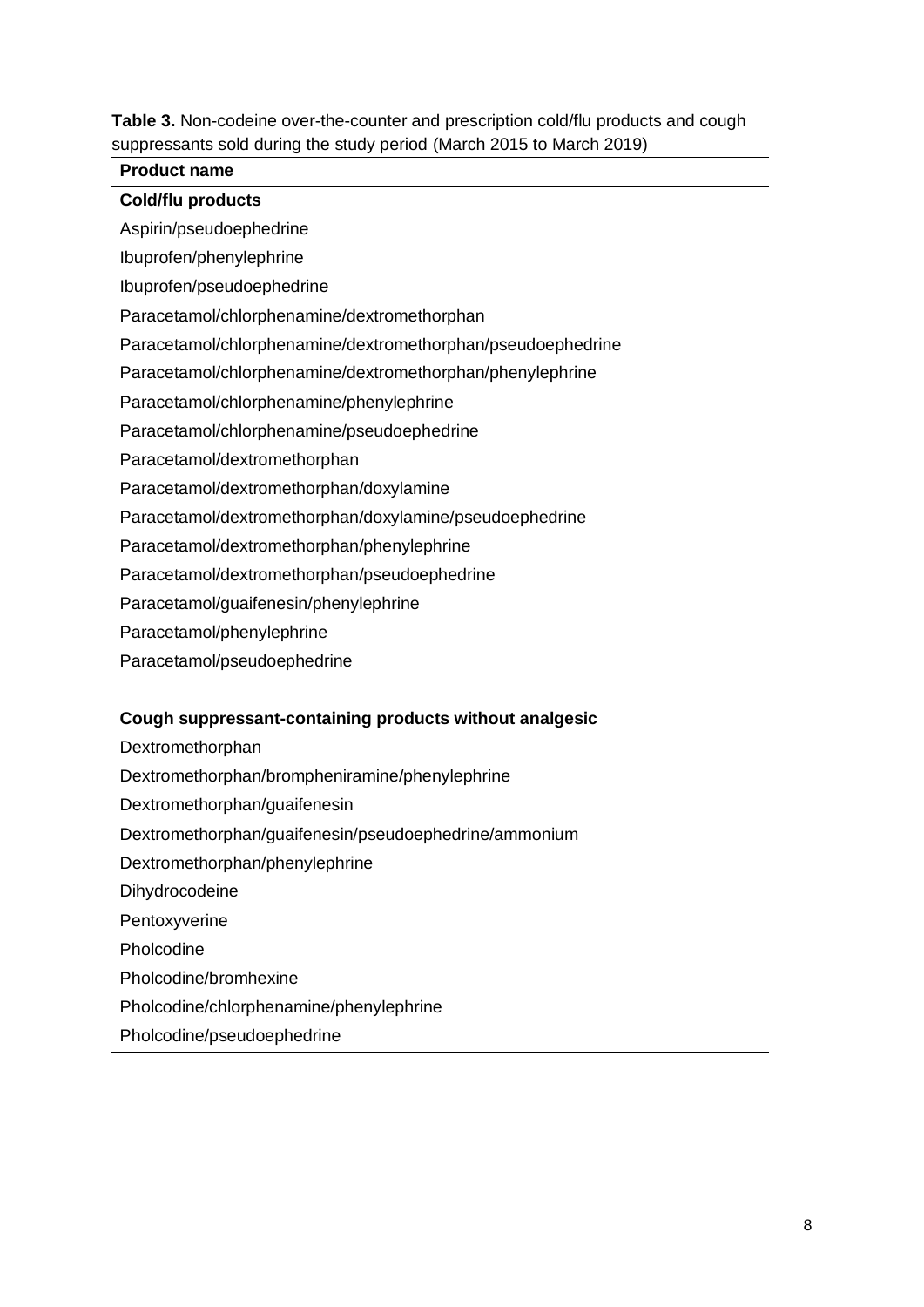**Table 4.** Sales of tables/capsules of over-the-counter analgesics

|                                    | Year before rescheduling announcement<br>(Jan 2016 to Dec 2016) |       |                |       | Year after rescheduling<br>(Feb 2018 to Jan 2019) |       |                |       |
|------------------------------------|-----------------------------------------------------------------|-------|----------------|-------|---------------------------------------------------|-------|----------------|-------|
|                                    |                                                                 |       |                |       |                                                   |       |                |       |
|                                    | <b>Packs</b>                                                    |       | <b>Tablets</b> |       | <b>Packs</b>                                      |       | <b>Tablets</b> |       |
|                                    | Sales/10,000                                                    |       | Sales/10,000   |       | Sales/10,000                                      |       | Sales/10,000   |       |
|                                    | population                                                      | $\%$  | population     | $\%$  | population                                        | $\%$  | population     | $\%$  |
| <b>All OTC analgesics</b>          | 24 285                                                          | 100.0 | 1 396 650      | 100.0 | 19576                                             | 100.0 | 1 291 277      | 100.0 |
| OTC non-codeine analgesics         | 16 699                                                          | 68.8  | 1 147 523      | 82.2  | 19576                                             | 100.0 | 1 291 277      | 100.0 |
| Paracetamol                        | 10895                                                           | 44.9  | 935 668        | 67.0  | 11761                                             | 60.1  | 1 022 581      | 79.2  |
| Ibuprofen                          | 3118                                                            | 12.8  | 140 592        | 10.1  | 3541                                              | 18.1  | 166 916        | 12.9  |
| Diclofenac                         | 1341                                                            | 5.5   | 34 634         | 2.5   | 1513                                              | 7.7   | 39 697         | 3.1   |
| Aspirin                            | 459                                                             | 1.9   | 18722          | 1.3   | 450                                               | 2.3   | 17 490         | 1.4   |
| Paracetamol/ibuprofen              | 369                                                             | 1.5   | 6448           | 0.5   | 1624                                              | 8.3   | 28 330         | 2.2   |
| Paracetamol/caffeine               | 129                                                             | 0.5   | 4296           | 0.3   | 232                                               | 1.2   | 7541           | 0.6   |
| Paracetamol/metoclopramide         | 57                                                              | 0.2   | 495            | 0.0   | 57                                                | 0.3   | 497            | 0.0   |
| Paracetamol/diphenhydramine        | $\mathbf 0$                                                     | 0.0   | 1              | 0.0   | 29                                                | 0.2   | 578            | 0.0   |
| Naproxen                           | 239                                                             | 1.0   | 5014           | 0.4   | 272                                               | 1.4   | 5697           | 0.4   |
| Mefenamic acid                     | 83                                                              | 0.3   | 1654           | 0.1   | 97                                                | 0.5   | 1949           | 0.2   |
| <b>OTC codeine analgesics</b>      | 7586                                                            | 31.2  | 249 127        | 17.8  |                                                   |       |                |       |
| Codeine/paracetamol                | 3601                                                            | 14.8  | 125 573        | 9.0   |                                                   |       |                |       |
| Codeine/ibuprofen                  | 2497                                                            | 10.3  | 73 541         | 5.3   |                                                   |       |                |       |
| Codeine/doxylamine/<br>paracetamol | 1401                                                            | 5.8   | 47 551         | 3.4   |                                                   |       |                |       |
| Codeine/aspirin                    | 87                                                              | 0.4   | 2462           | 0.2   |                                                   |       |                |       |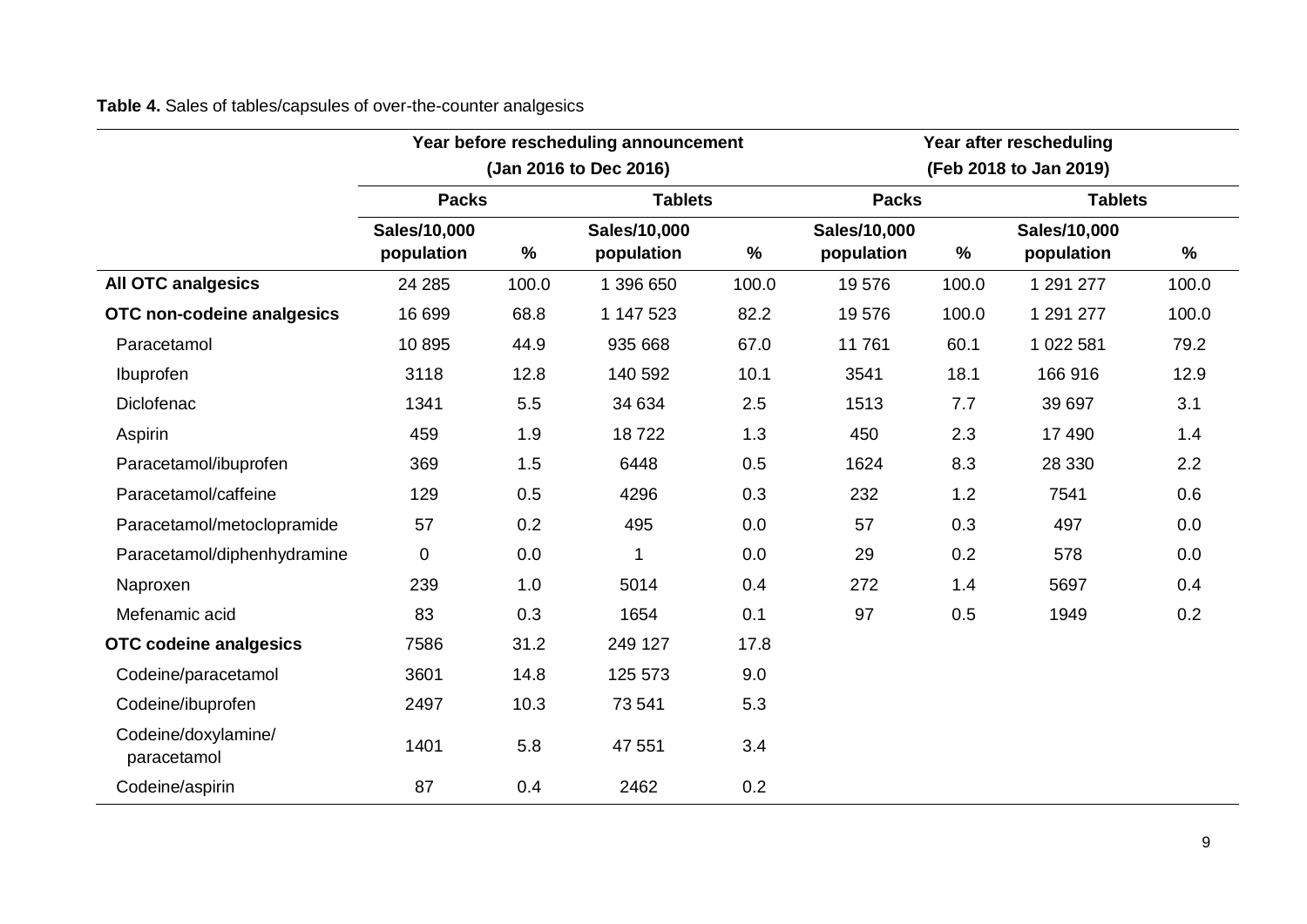

**Figure 1.** Monthly sales of prescription analgesics per 10 000 population

The rescheduling was announced on 20 December 2016 and implemented on 1 February 2018. The shaded area represents the time between the announcement and rescheduling that was excluded from modelling. Dots = observed values; solid line = predicted values; dashed line = predicted values had trends prior to the announcement continued.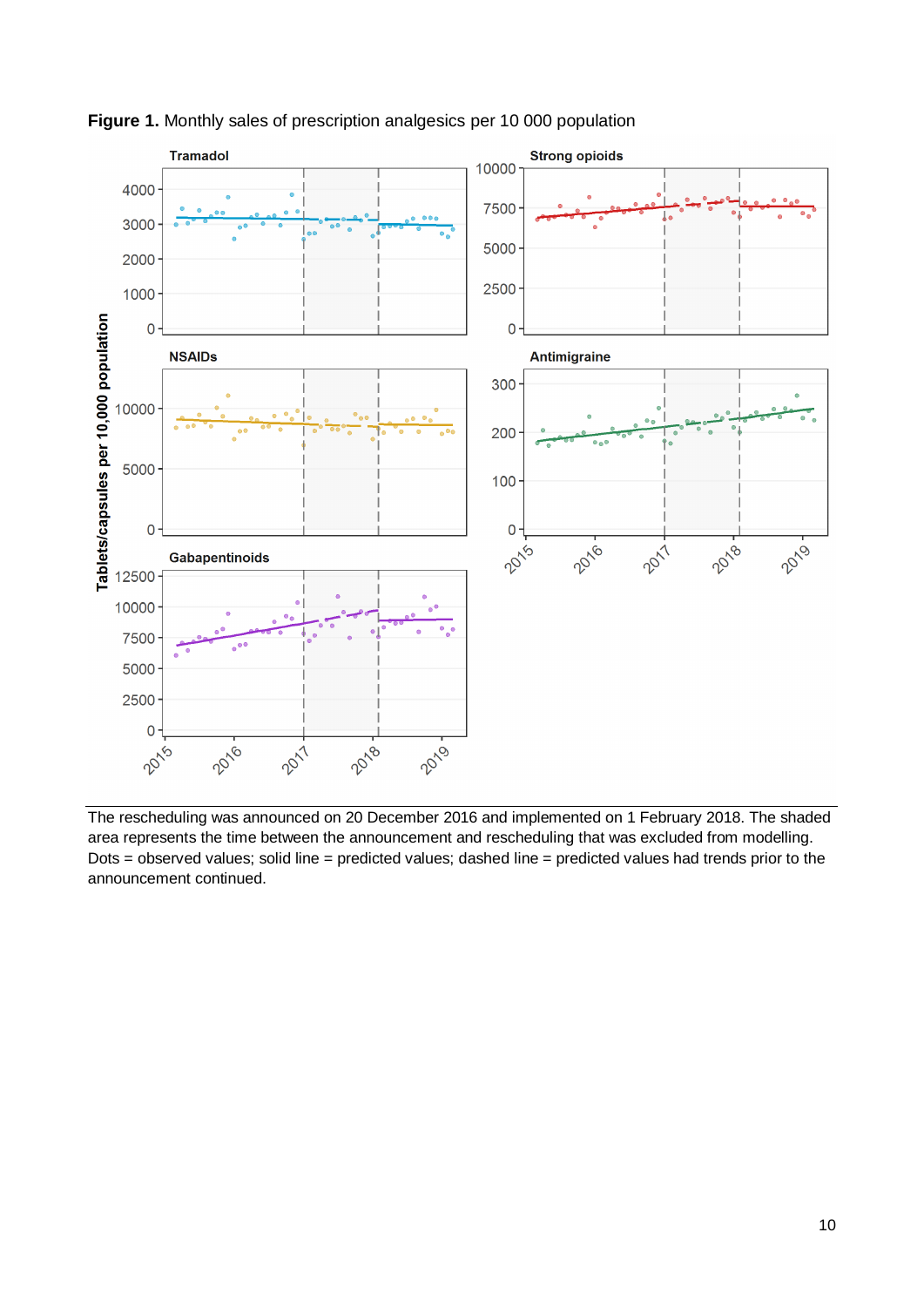**Table 5.** Change in monthly sales of packs of non-codeine-containing over-the-counter (OTC) cold/flu products after rescheduling of OTC codeine to prescription only

|                                                            | Monthly gradient prior to<br>announcement |                       |                 | Level shift after rescheduling | Change in gradient after<br>rescheduling |                  |
|------------------------------------------------------------|-------------------------------------------|-----------------------|-----------------|--------------------------------|------------------------------------------|------------------|
|                                                            | <b>Estimate</b>                           | 95% CI                | <b>Estimate</b> | 95% CI                         | <b>Estimate</b>                          | 95% CI           |
| All non-codeine-containing<br><b>OTC cold/flu products</b> | 0.2                                       | $-0.3$ to 0.7         | 146.4           | 128.0 to 164.8                 | $-1.8$                                   | $-3.5$ to $-0.2$ |
| Dextromethorphan-containing                                | 0.1                                       | $-0.1$ to 0.3         | 22.6            | 15.2 to 30.1                   | $-1.7$                                   | $-2.2$ to $-1.2$ |
| Non-dextromethorphan-<br>containing                        | 0.2                                       | $0.0 \text{ to } 0.5$ | 123.5           | 112.9 to 134.0                 | $-0.5$                                   | $-1.6$ to 0.5    |

CI = confidence interval.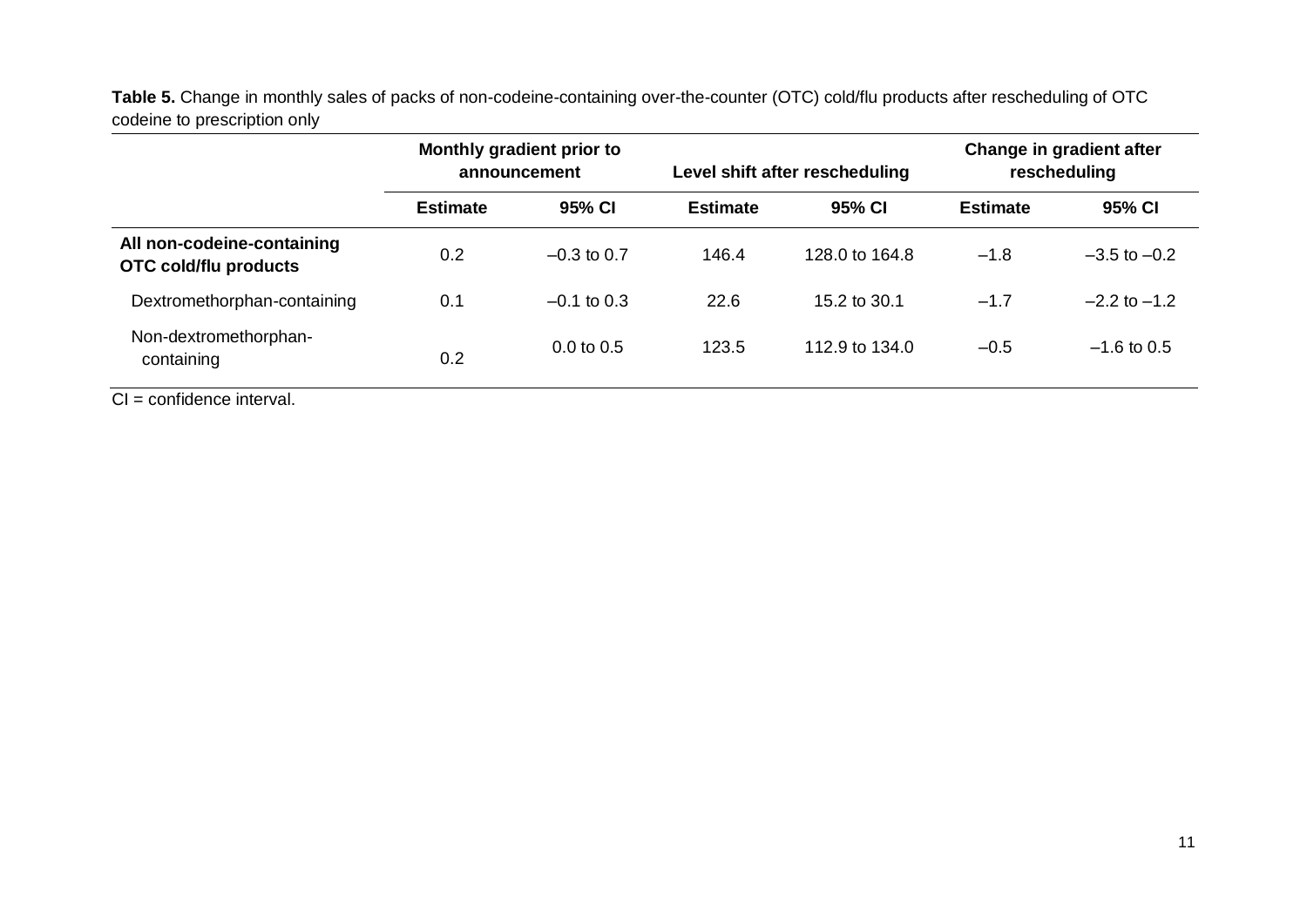**Figure 2.** Monthly sales per 10 000 population of over-the-counter cold/flu products by primary ingredient



The rescheduling was announced on 20 December 2016 and implemented on 1 February 2018. The shaded area represents the time between the announcement and rescheduling that was excluded from modelling. Dots = observed values; solid line = predicted values; dashed line = predicted values had trends prior to the announcement continued. Products containing both dextromethorphan and codeine are included under "codeine-containing".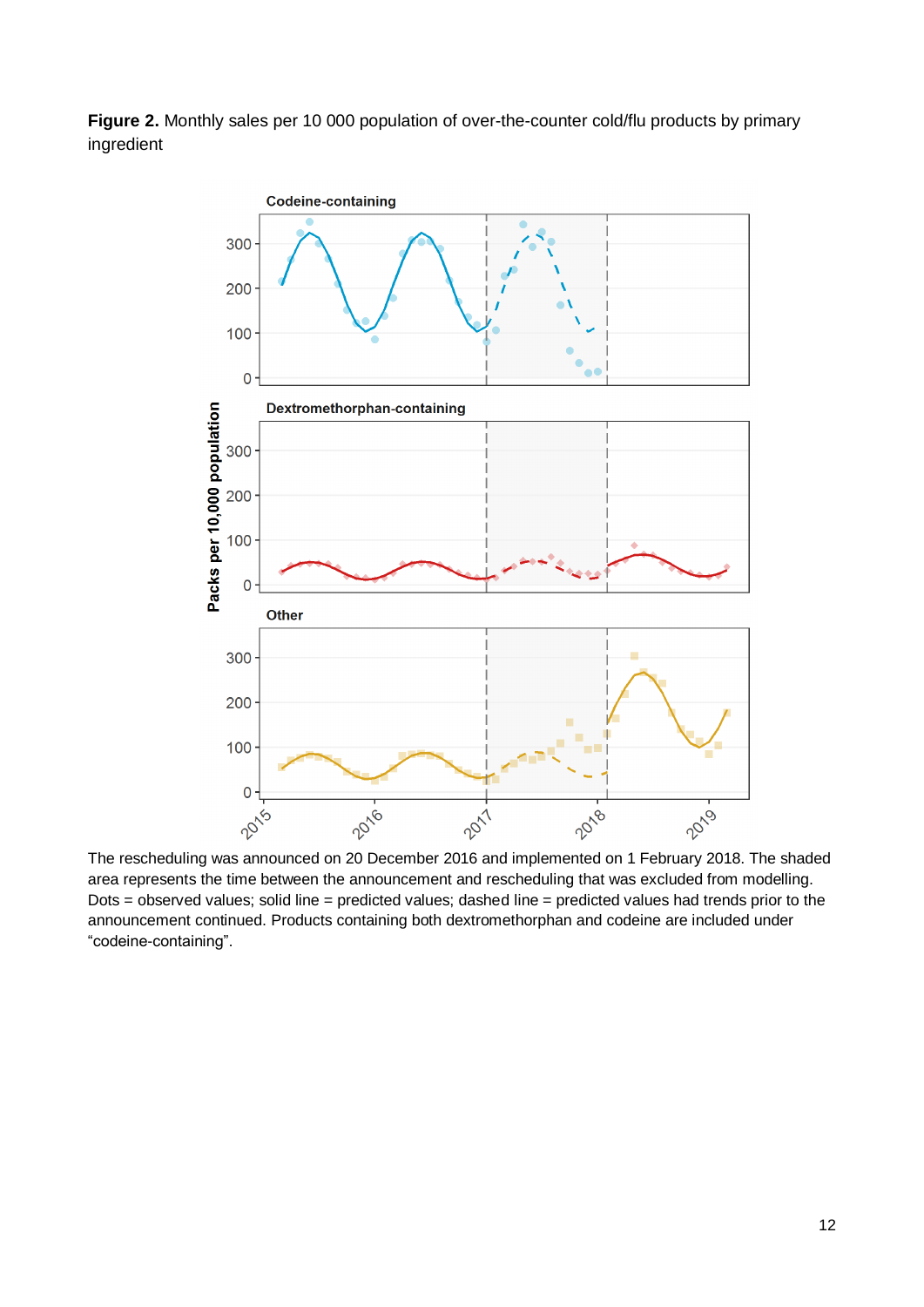

**Figure 3.** Monthly sales per 10 000 population of over-the-counter cough products

The rescheduling was announced on 20 December 2016 and implemented on 1 February 2018. The shaded area represents the time between the announcement and rescheduling that was excluded from modelling. Dots = observed values; solid line = predicted values; dashed line = predicted values had trends prior to the announcement continued.